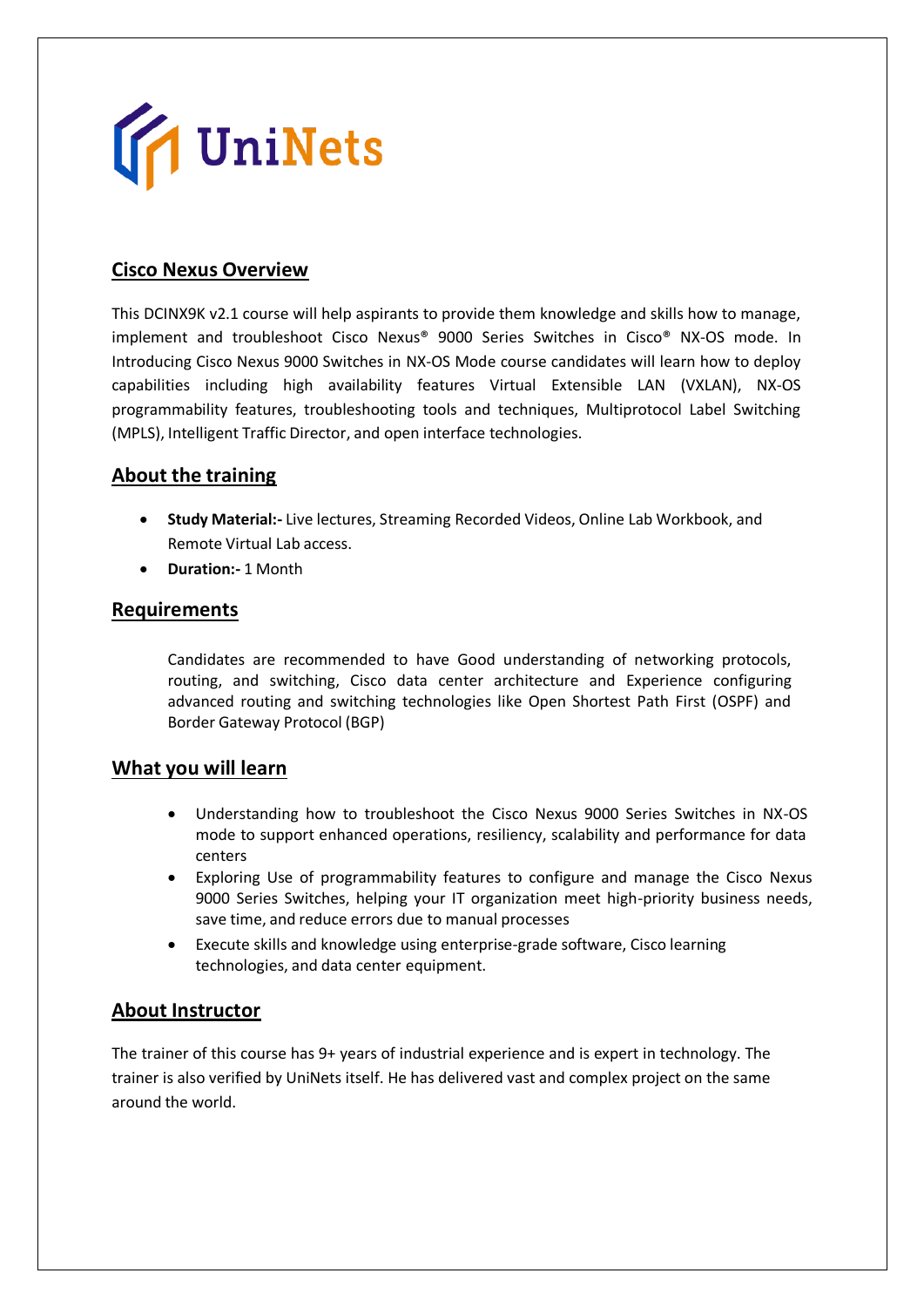## **Course Content**

- Cisco Data Center Architecture
	- $\circ$  Describe and define the Cisco data center architecture
	- $\circ$  Detailed Description of the products that are used in the Cisco data center architecture
	- $\circ$  Describe the Cisco unified I/O solution in access layer
	- $\circ$  Define the platform which is used to select for use in the different data center layers
- Cisco Data Center Infrastructure—Cisco NX-OS
	- o Describe and verify Cisco NX-OS features
	- o Describe and verify architecture of Cisco NX-OS
	- $\circ$  Describe and verify NX-OS process recovery
	- o Define and Cisco NX-OS supervisor redundancy
	- o Conceptual overview of Cisco NX-OS systems file management
	- o Conceptual overview of Virtual Output Queuing (VOQ)
	- $\circ$  Define and implement virtual device contexts (VDCs)
	- o Configure and troubleshoot VDCs
	- o Describe fabric extension via the Cisco Nexus family
- Design and implement Cisco NX-OS Layer 2 and Layer 3 functionality
	- $\circ$  Configuration and implementation of VLANs
	- o Configuration and implementation of PVLANs
	- o Describe and implement Spanning Tree protocols
	- $\circ$  Define and verify port channels and virtual port channels
	- $\circ$  Compare and contrast vPC options
	- $\circ$  Basic features of routing protocols in a data center environment
	- $\circ$  Implement and Verify jumbo frames end-to-end in a data center
	- $\circ$  Learn the concepts of Cisco FabricPath
	- $\circ$  Configuration and implementation of VRF-Lite in a data center environment
	- $\circ$  Validate configurations and troubleshoot problems and failures using commandline, show, and debug commands.
- Describe multicast
	- $\degree$  Configuration and implementation of multicast operation in a data center environment
	- $\circ$  Describe and implement basic PIM configuration
	- $\degree$  Define and verify IGMP operation and configuration on the Cisco Nexus platform
	- $\circ$  Implement and Verify configurations and troubleshoot problems and failures using commandline, show, and debug commands
- learn, configure and implement Cisco NX-OS high-availability features
	- $\circ$  Configuration and implementation of first-hop routing protocols
	- $\circ$  Define and verify graceful restart and nonstop forwarding
	- o Describe OTV
	- o Implement and Verify ISSU process
	- $\circ$  Configuration validation and troubleshoot problems and failures using commandline, show, and debug commands
- Application Centric Infrastructure / VXLAN
	- o Design, Implement and Troubleshoot policy and non-policy driven Internal Fabric Connectivity
	- $\circ$  Design, Implement and Troubleshoot policy and non-policy driven Internal Fabric connectivity for example ECMP, ISIS, inband mgmt, VXLAN
	- o Design, Implement and Troubleshoot Infrastructure policies and elements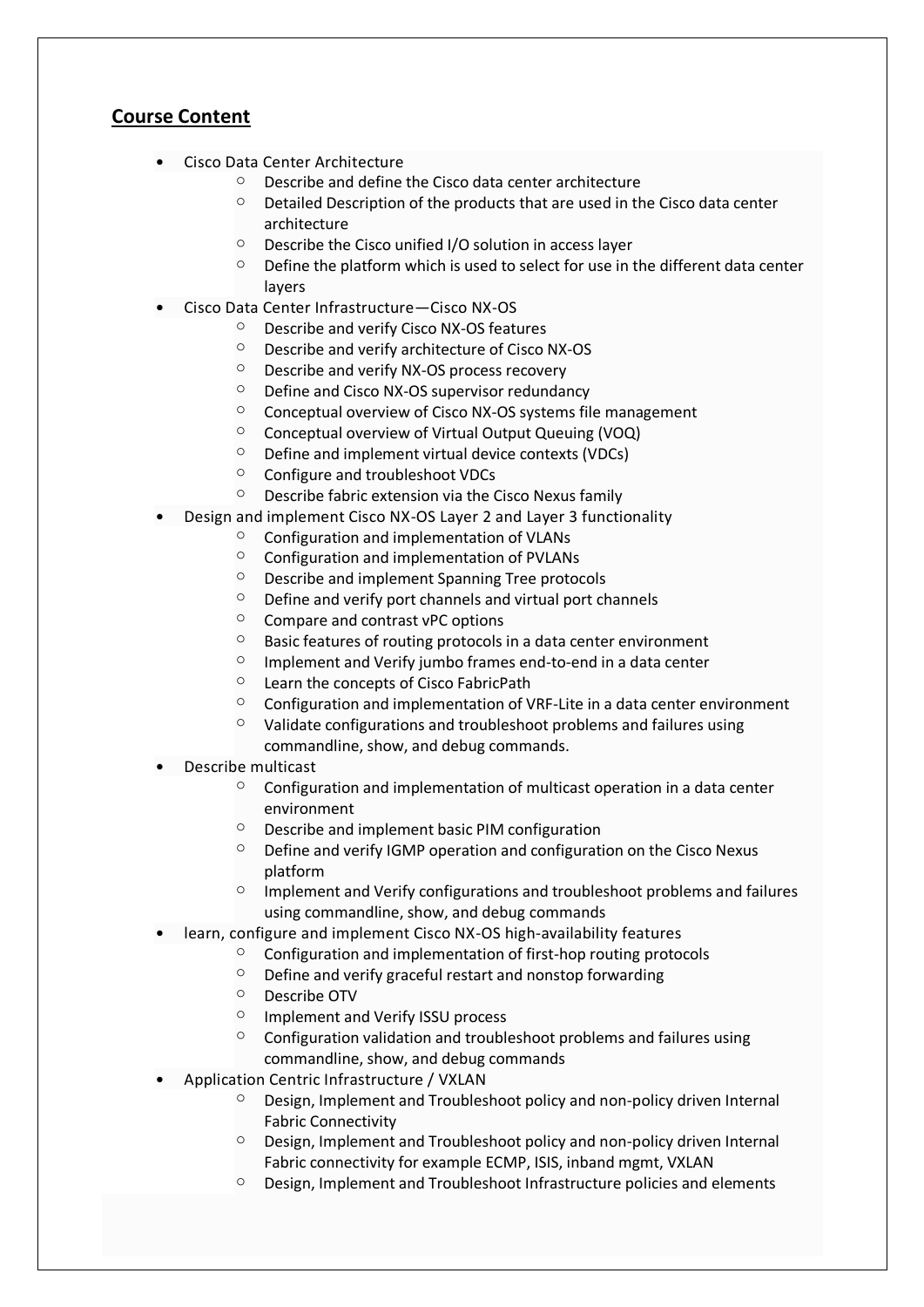- o Design, Implement and Troubleshoot policy driven Infrastructure for example interface policies, MGMT policies
- o Configure and Troubleshoot physical infrastructure components for example controllers, switches
- o Analyze and Troubleshoot logical infrastructure elements using health indicators
- Automation and Scripting via Python
	- o Implement and Troubleshoot Data Center Automation
	- o Implement and Troubleshoot Data Center Automation using methods such as REST API implemented by scripting languages including Python
	- o Implement and Troubleshoot Data Center Orchestration Tools

#### **Nexus Lab Outline:**

- Configuring Device Administration and Management Features
	- o Lab 1: NX-OS Licensing
	- o Lab 2: Management Interfaces
	- o Lab 3: Telnet and SSH
	- o Lab 4: SNMP
	- o Lab 5: Checkpoint and Rollback
	- o Lab 6: logging
	- o Lab 7: CPU health check
- Configuring classic Ethernet Layer 2 Switching
	- o Lab 8: Core Nexus LAN Switching
	- o Lab 9: VLANs and VTP
	- o Lab 10: Port Channels
	- o Lab 11: Rapid PVST
	- o Lab 12: MSTP
	- o Lab 13: STP Bridge Assurance
	- o Lab 14: STP Edge Ports
- Configuring Virtual Port Channels (vPC)
	- o Lab 15: Nexus 7k vPC
	- o Lab 16: vPC and HSRP
	- o Lab 17: Back to Back vPC
	- o Lab 18: vPC peer Switch
	- o Lab 19: vPC Customization
- Configuring Layer 3 Switching Features
	- o Lab 20: EIGRP
	- o Lab 21: OSPF
	- $O$  Lab 22: BGP
	- o Lab 23: HSRP
	- o Lab 24: MPLS
	- o Lab 25: Multicast
- Configuring Overlay Transport Virtualization (OTV)
	- $\circ$  Lab 26: OTV
	- o Lab 27: OTV Authentication
- Configuring FabricPath
	- o Lab 28: FabricPath
	- o Lab 29: FabricPath with Port Channel
	- o Lab 30: FabricPath Hello Authentication